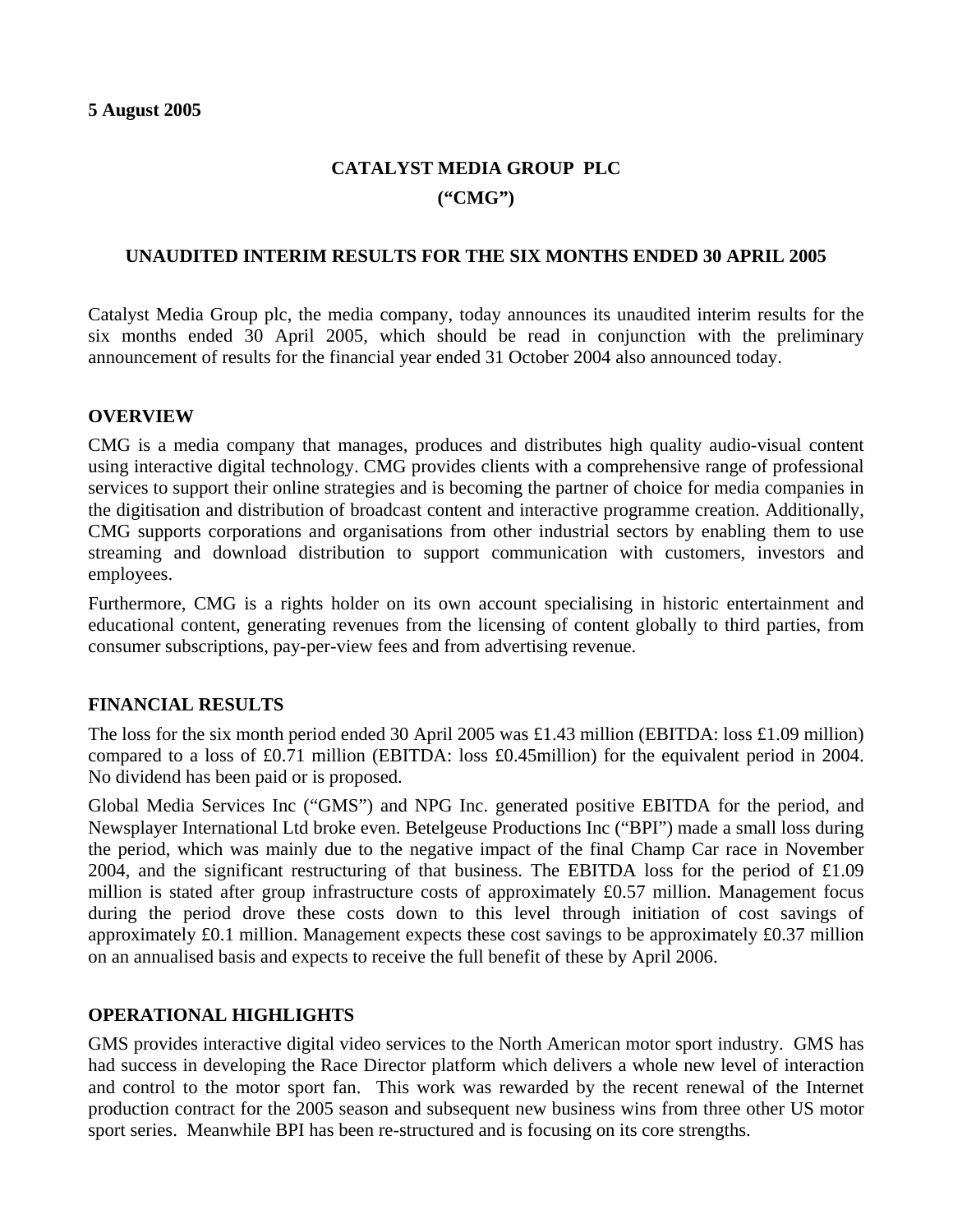We have made a sustained investment in our original US subsidiary, NPG Inc., to develop Footage.net into a fully transactional platform. The new environment is expected to go live in October 2005 and will provide stock footage archives and production researchers with the first comprehensive exchange through which to buy and sell stock footage. In the UK we are seeing the genesis of a broadband infrastructure that will enable Internet Protocol Television to become reality within the next three years and thereby present an ideal opportunity to exploit the intellectual property assets to which we have rights.

We are seeing an increase in broadband content licensing activity and have begun to gain recognition in the US. We have recently won a distribution agreement with Microsoft's MSN Video in the US to provide a weekly package of topical clips from across CMG's archives. CMG will earn a share of revenues from the streamed advertising. In addition, I am pleased to announce that CMG has recently begun distributing Hollywood - related programming via broadband networks to TV in the home following an arrangement with VOD Pty in Australia and will earn revenue from this distribution.

CMG has also begun trials with Bell Canada, Canada's largest communications network, to distribute a weekly package of topical clips to their users in return for a share of revenues from streamed advertising.

## **ALTERNATEPORT**

After more than a year since we first announced our intention to buy Alternateport Limited, the company that owns 20 per cent. of Satellite Information Services (Holdings) Limited ("SIS"), from United Business Media plc, we have concluded negotiations to complete the transaction. Further information on the SIS business is set out in the circular to shareholders accompanying the Annual Report for the financial year ended 31 October 2004 ("Annual Report"). SIS represents an important opportunity for CMG to apply our interactive technology to the world of horseracing and betting.

## **OUTLOOK**

The Group has weathered the storm caused by the difficulties in New York which are discussed in detail in the Annual Report. It is now well placed to benefit from recent management initiatives and the anticipated dividend and profit contribution from our investment in SIS. The future for CMG is very exciting and I look forward to reporting further progress.

**Paul Duffen Chief Executive Officer**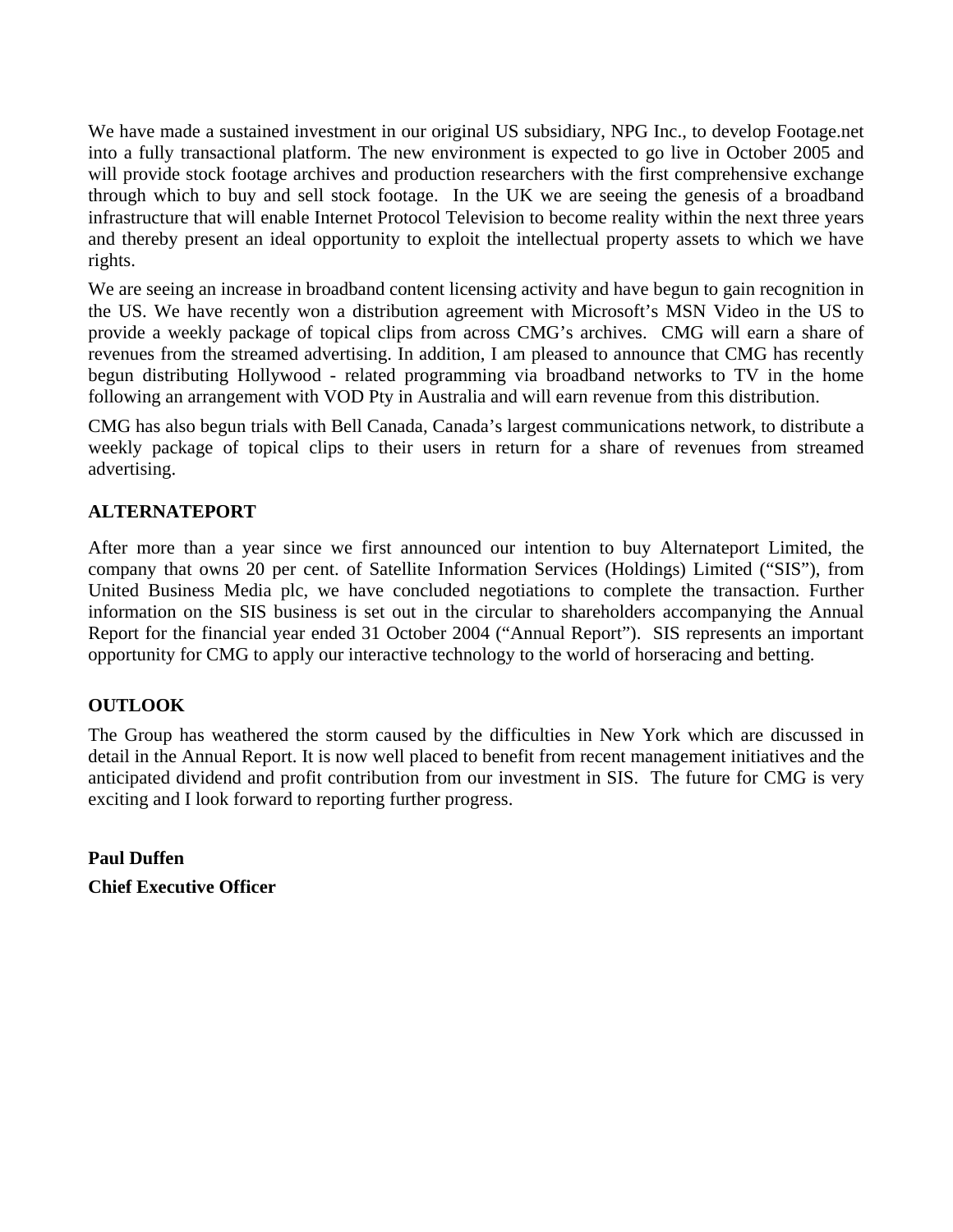## **Unaudited results for the six months ended 30 April 2005**

# **Consolidated profit and loss account**

*For the six months ended 30 April 2005* 

|                                   | <b>Note</b>    | Six months    | Six months    | Year        |
|-----------------------------------|----------------|---------------|---------------|-------------|
|                                   |                | ended         | ended         | ended       |
|                                   |                | 30 April 2005 | 30 April 2004 | 31 Oct 2004 |
|                                   |                | £             | £             | £           |
| <b>Turnover</b>                   |                |               |               |             |
| Continuing operations             | 1              | 1,871,085     | 1,655,071     | 7,044,535   |
| Cost of sales                     |                | (1, 278, 610) | (980, 081)    | (6,843,917) |
| <b>Gross profit</b>               |                | 592,475       | 674,990       | 200,618     |
| Operating expenses                |                | (2,046,139)   | (1,386,989)   | (3,359,608) |
| <b>Operating loss</b>             | $\overline{2}$ | (1,453,664)   | (711,999)     | (3,158,990) |
| Impairment of goodwill            |                |               |               | (2,194,000) |
| Interest receivable               |                | 74,843        | 7,912         | 29,195      |
| Interest payable                  |                | (54, 838)     | (5,796)       | (80,660)    |
| Loss on ordinary activities       |                |               |               |             |
| before taxation                   |                | (1,433,659)   | (709, 883)    | (5,404,455) |
| Taxation                          |                | (500)         | (500)         | (1,166)     |
| Loss on ordinary activities after |                |               |               |             |
| taxation                          |                | (1, 434, 159) | (710, 383)    | (5,405,621) |
| Loss per ordinary share           | 3              | (0.82p)       | (0.56p)       | (4.02p)     |

# **Statement of Total Recognised Gains and Losses**

*For the six months ended 30 April 2005* 

|                                      | Six months<br>ended<br><b>30 April 2005</b> | Six months<br>ended<br>30 April 2004 | Year<br>ended<br>31 Oct 2004 |
|--------------------------------------|---------------------------------------------|--------------------------------------|------------------------------|
| Loss for the year                    | £<br>(1,434,159)                            | £<br>(710, 383)                      | (5,405,621)                  |
| Currency translation difference      | 89,712                                      | (36,458)                             | 3,063                        |
| Total recognised losses for the year | (1,344,447)                                 | (746,341)                            | (5,402,558)                  |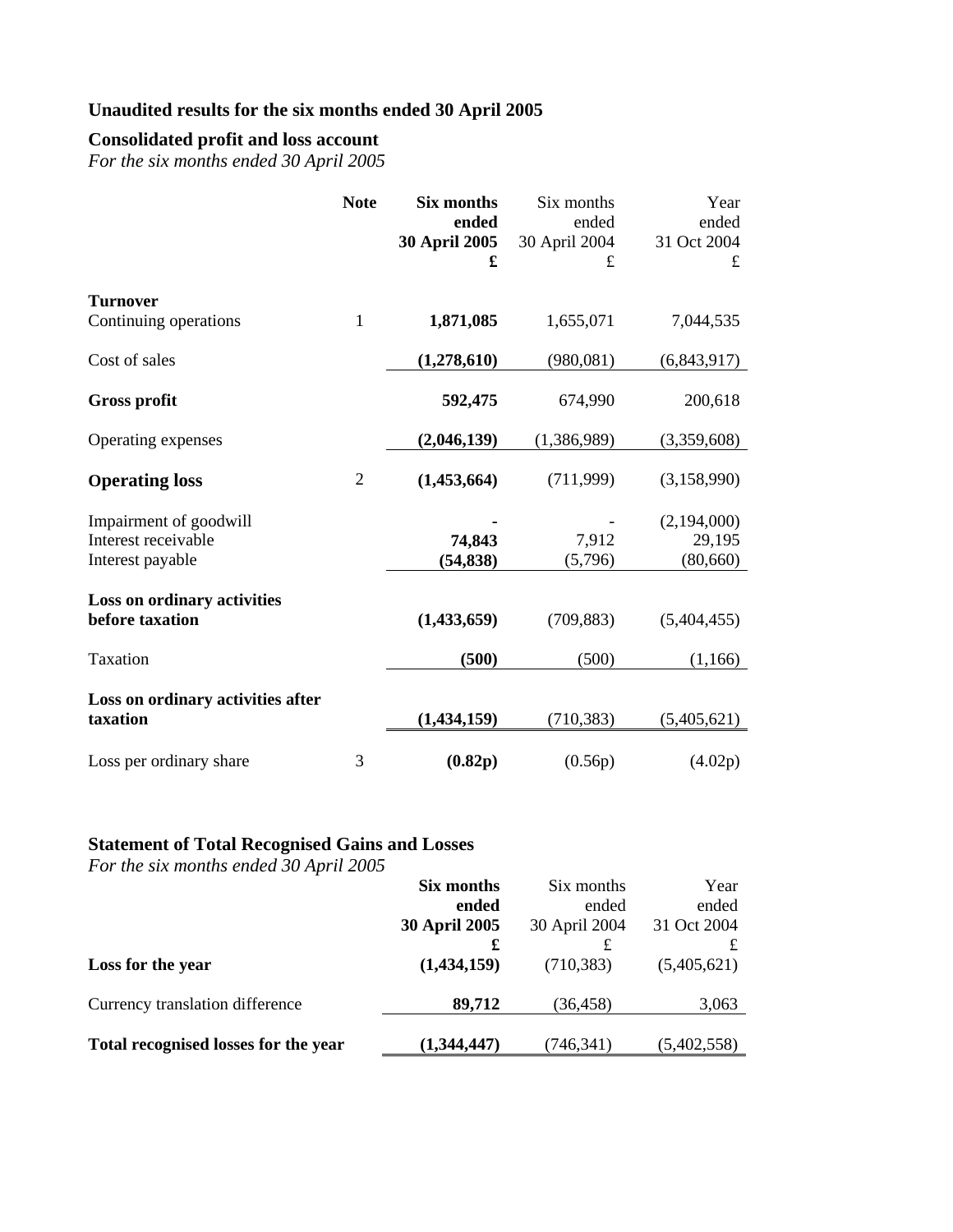## **Consolidated Balance Sheet**

*As at 30 April 2005* 

|                                                            | <b>Note</b>    | At             | At             | At             |
|------------------------------------------------------------|----------------|----------------|----------------|----------------|
|                                                            |                | 30 April       | 30 April       | 31 Oct         |
|                                                            |                | 2005           | 2004           | 2004           |
|                                                            |                | £              | $\pounds$      | $\pounds$      |
| <b>Fixed assets</b>                                        |                |                |                |                |
| Intangible assets                                          | $\overline{4}$ | 4,984,238      | 8,350,070      | 5,255,822      |
| Tangible assets                                            |                | 259,672        | 254,733        | 258,216        |
|                                                            |                | 5,243,910      | 8,604,803      | 5,514,038      |
| <b>Current assets</b>                                      |                |                |                |                |
| Debtors                                                    | 5              | 2,103,431      | 2,057,932      | 1,744,291      |
| Cash at bank                                               |                | 6,519          | 1,356,073      | 427,160        |
|                                                            |                | 2,109,950      | 3,414,005      | 2,171,451      |
| <b>Creditors:</b> amounts falling due within one year      | 6              | (6,484,959)    | (4,146,286)    | (6, 557, 561)  |
| Net current liabilities                                    |                | (4,375,009)    | (732, 281)     | (4,386,110)    |
| <b>Total assets less current liabilities</b>               |                |                |                |                |
|                                                            |                | 868,901        | 7,872,522      | 1,127,928      |
| Creditors: amounts falling due after more than<br>one year | 7              | (878, 752)     | (2,559,860)    | (1,012,122)    |
| <b>Total net (liabilities)/assets</b>                      |                | (9, 851)       | 5,312,662      | 115,806        |
|                                                            |                |                |                |                |
|                                                            |                |                | £              | £              |
| <b>Capital and reserves</b>                                |                |                |                |                |
| Called up share capital                                    |                | 1,771,889      | 1,405,099      | 1,405,099      |
| Shares to be issued                                        |                | 476,000        | 1,012,640      | 476,000        |
| Share premium account                                      |                | 16,155,683     | 15,308,182     | 15,303,683     |
| Merger reserve                                             |                | 2,402,674      | 2,402,674      | 2,402,674      |
| Profit and loss account                                    |                | (20, 816, 097) | (14, 815, 933) | (19, 471, 650) |
| <b>Equity shareholders' funds</b>                          | 9              | (9, 851)       | 5,312,662      | 115,806        |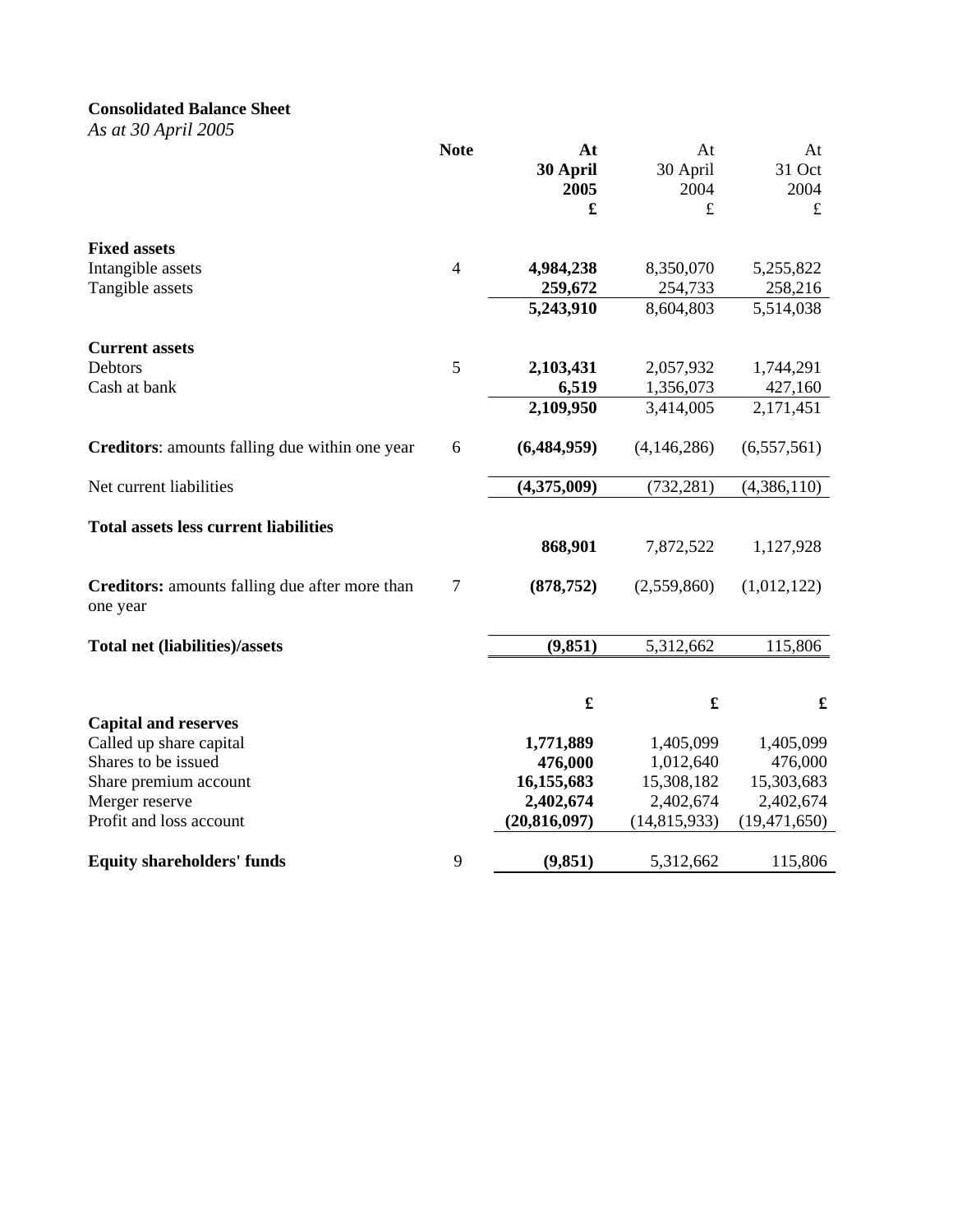## **Consolidated Cash Flow Statement**

*For the six months ended 30 April 2005* 

|                                                | <b>Note</b> | Six months<br>ended<br>30 April<br>2005<br>£ | Six months<br>ended<br>30 April<br>2004<br>$\pounds$ | Year<br>ended<br>31 Oct<br>2004<br>$\pounds$ |
|------------------------------------------------|-------------|----------------------------------------------|------------------------------------------------------|----------------------------------------------|
| Net cash outflow from operating activities     | 10          | (1,557,911)                                  | (1,238,742)                                          | (2,087,355)                                  |
| Returns on investment and servicing of finance |             | 20,005                                       | 6,917                                                | (51, 465)                                    |
| Taxation                                       |             | (500)                                        | (500)                                                | (1,166)                                      |
| Capital expenditure and financial investment   |             | (76, 252)                                    | (9,992)                                              | (133,806)                                    |
| Acquisitions                                   |             |                                              | (358, 449)                                           | (141, 911)                                   |
| Cash outflow before financing                  |             | (1,614,658)                                  | (1,600,766)                                          | (2,415,703)                                  |
| Financing                                      | 11          | 1,194,017                                    | 2,369,516                                            | 2,255,540                                    |
| Increase/(decrease) in cash                    | 13          | (420, 641)                                   | 768,750                                              | (160, 163)                                   |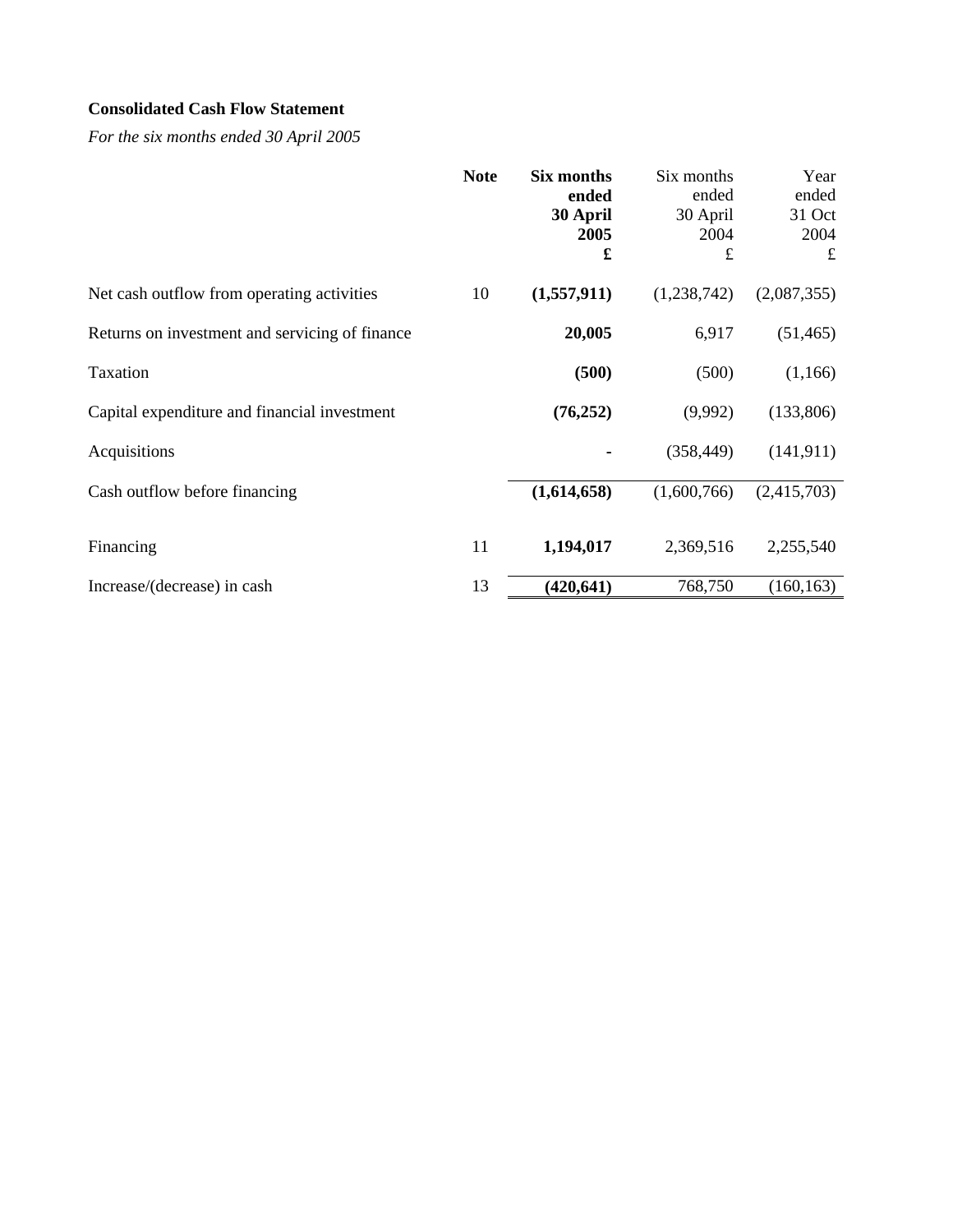#### **Notes to the Accounts**

#### **1. Accounting policies and additional information**

These interim results for the six month period ended 30 April 2005 do not constitute statutory accounts and have been neither reviewed nor audited by our auditors. The financial information for the year ended 31 October 2004 is derived from the statutory accounts for that year. The auditors reported on those accounts; their report was unqualified and did not contain a statement under s237(2) or (3) Companies Act 1985.

The accounting policies are consistent with those applied in the preparation of the statutory accounts for the year ended 31 October 2004.

#### **Basis of accounting**

The financial statements are prepared under the historical cost convention.

#### **Going concern**

The directors have prepared the financial statements on the basis that the Group is a going concern as the forecasts the directors have prepared indicate that the company will have sufficient cash resources to satisfy liabilities as they fall due. The forecasts assume that the proposed acquisition of Alternateport Limited and associated fund raising, which are conditional upon, inter alia, the approval of shareholders in general meeting, are successfully concluded. The Company has secured, in aggregate, £28.75 million of new funding, of which £5.75 million will be applied for working capital and to meet the expenses of the transaction and £23 million for the consideration for the acquisition. The directors are confident that the transactions will be completed and therefore have prepared the financial statements on a going concern basis. If the fundraising is not successful the directors would need to raise further funds for the Group to continue as a going concern. The financial statements do not include any adjustments that would result if this going concern basis was not appropriate.

#### **Revenue recognition and turnover**

Revenue is recognised under an exchange transaction with a customer, when, and to the extent that, the Group obtains the right to consideration in exchange for its performance.

Turnover represents amounts derived from the provision of services which fall within the group's ordinary activities after deduction of trade discounts and value added tax. Those services include internet web design, television programme editing and production, website administration and revenues from streamed advertising.

#### **2. Operating loss on ordinary activities before taxation**

|                                                                                         | Six months        | Six months        | Year               |
|-----------------------------------------------------------------------------------------|-------------------|-------------------|--------------------|
|                                                                                         | ended             | ended             | ended              |
|                                                                                         | 30 April          | 30 April          | 31 Oct             |
|                                                                                         | 2005              | 2004              | 2004               |
|                                                                                         | £                 | £                 | £                  |
| Operating loss is stated after<br>charging:<br>Amortisation of goodwill<br>Depreciation | 297,489<br>63,031 | 213,593<br>52,673 | 510,702<br>152,013 |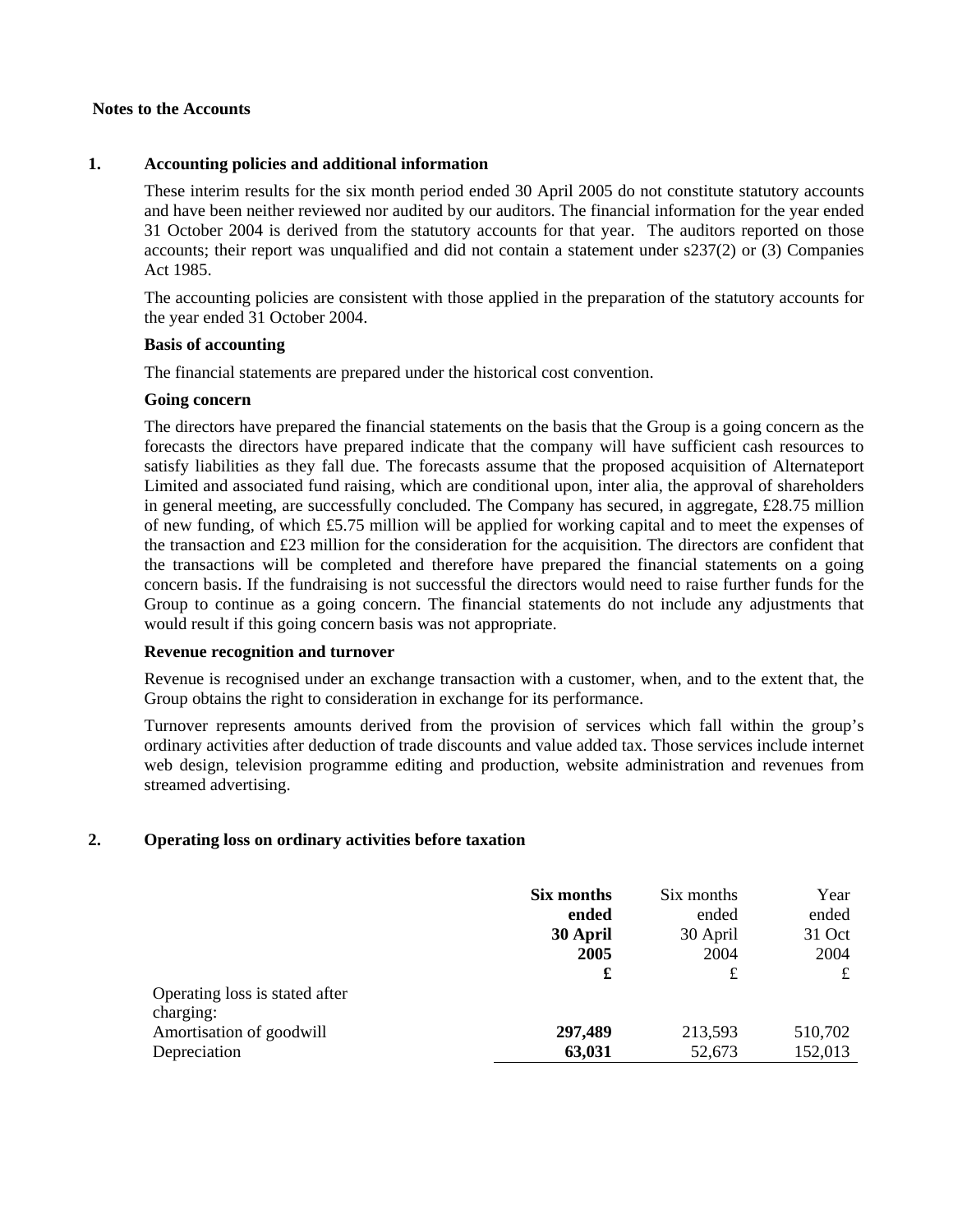### **3. Loss per share**

The calculation of loss per share has been based on the loss after taxation for the period of £1,434,159 and the weighted average number of ordinary shares in issue during the period of 174,437,369.

The diluted loss per share calculation is identical to that used for basic earnings per share as the exercise of share options would have the effect of reducing the loss per ordinary share and therefore is not dilutive under the terms of the Financial Reports Standard 14 "Earnings per Share".

### **4. Intangible fixed assets**

|                                                                                                                  | Development<br>Expenditure | Goodwill                                          | Intellectual<br>Property   | <b>Total</b>                                      |
|------------------------------------------------------------------------------------------------------------------|----------------------------|---------------------------------------------------|----------------------------|---------------------------------------------------|
|                                                                                                                  | $\mathbf f$                | $\pounds$                                         | £                          | £                                                 |
| Cost                                                                                                             |                            |                                                   |                            |                                                   |
| At 1 November 2004                                                                                               | 64,484                     | 7,975,331                                         | 4,213,834                  | 12,253,649                                        |
| <b>Additions</b>                                                                                                 | 30,467                     |                                                   |                            | 30,467                                            |
| Exchange adjustments                                                                                             |                            | (6, 461)                                          |                            | (6, 461)                                          |
| At 30 April 2005                                                                                                 | 94,951                     | 7,968,870                                         | 4,213,834                  | 12,277,655                                        |
| <b>Amortisation</b><br>At 1 November 2004<br>Charge for the 6 months<br>Exchange adjustments<br>At 30 April 2005 |                            | (2,783,993)<br>(297, 489)<br>1,899<br>(3,079,583) | (4,213,834)<br>(4,213,834) | (6,997,827)<br>(297, 489)<br>1,899<br>(7,293,417) |
| Net book value<br>At 30 April 2005                                                                               | 94,951                     | 4,889,287                                         |                            | 4,984,238                                         |
| At 31 October 2004                                                                                               | 64,484                     | 5,191,338                                         |                            | 5,255,822                                         |

### **5. Debtors:**

|                                                       | At        | At        |
|-------------------------------------------------------|-----------|-----------|
|                                                       | 30 April  | 31 Oct    |
|                                                       | 2005      | 2004      |
|                                                       | £         | £         |
| Debtors: amounts falling due within one year          |           |           |
| Trade debtors                                         | 1,116,735 | 658,335   |
| Other debtors                                         | 47,974    | 100,287   |
| Called up share capital not paid                      | 10,500    | 10,500    |
| Prepayments and accrued income                        | 913,746   | 930,648   |
|                                                       | 2,088,955 | 1,699,770 |
|                                                       |           |           |
| Debtors: amounts falling due after more than one year |           |           |
| Other debtors                                         | 14,476    | 44,521    |
|                                                       | 2,103,431 | 1,744,291 |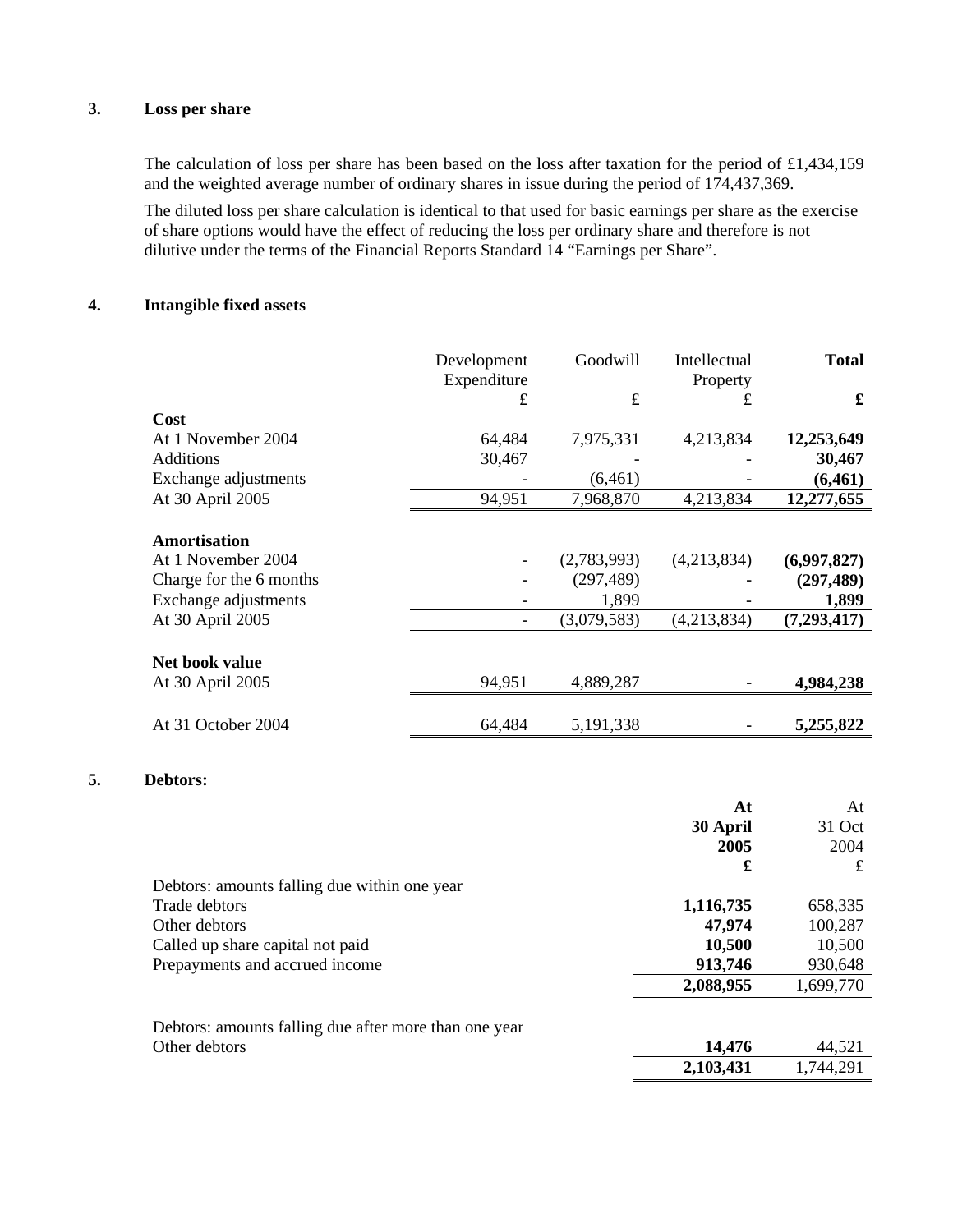#### **6. Creditors: amounts falling due within one year**

|                                  | At        | At        |
|----------------------------------|-----------|-----------|
|                                  | 30 April  | 31 Oct    |
|                                  | 2005      | 2004      |
|                                  | £         | £         |
| Bank loan                        | 726,204   | 759,640   |
| Loan notes                       | 391,890   | 387,138   |
| Obligations under finance leases | 251,155   | 191,012   |
| Trade creditors                  | 2,868,974 | 2,234,625 |
| Taxation and social security     | 1,500     | 238,657   |
| Other creditors                  | 1,252,696 | 1,314,948 |
| Accruals and deferred income     | 992,540   | 1,431,541 |
|                                  | 6,484,959 | 6,557,561 |

#### **7. Creditors: amounts falling due after more than one year**

|                                  | At       | At        |
|----------------------------------|----------|-----------|
|                                  | 30 April | 31 Oct    |
|                                  | 2005     | 2004      |
|                                  | £        | £         |
| Bank loan                        | 41,540   | 51,494    |
| Loan notes                       | 590,663  | 637,507   |
| Obligations under finance leases | 43,854   | 122,263   |
| Convertible loan note            | 160,000  | 160,000   |
| Other creditors                  | 42,695   | 40,858    |
|                                  | 878,752  | 1,012,122 |

### **8. Changes in share capital**

In May 2005 7,274,286 new ordinary shares of 1p were placed with institutional and other investors at 3.5p p per share.

In May 2005 5,600,000 new ordinary shares of 1p each were issued to Adam Cohen (2,856,000) and Jennifer Sultan (2,744,000), in finalisation of the arrangements of the deferred consideration on the acquisition of GMS.

In November 2004 15,000,000 new ordinary 1p shares were placed with Gartmore Investment Management Limited at 5p per share.

In November 2004 7,000,000 new ordinary 1p each were placed with Williams De Broe at 5p per share.

In December 2004 14,678,968 new shares of 1p each were issued to Champ Car World Series LLC, based on closing price of 7.75p.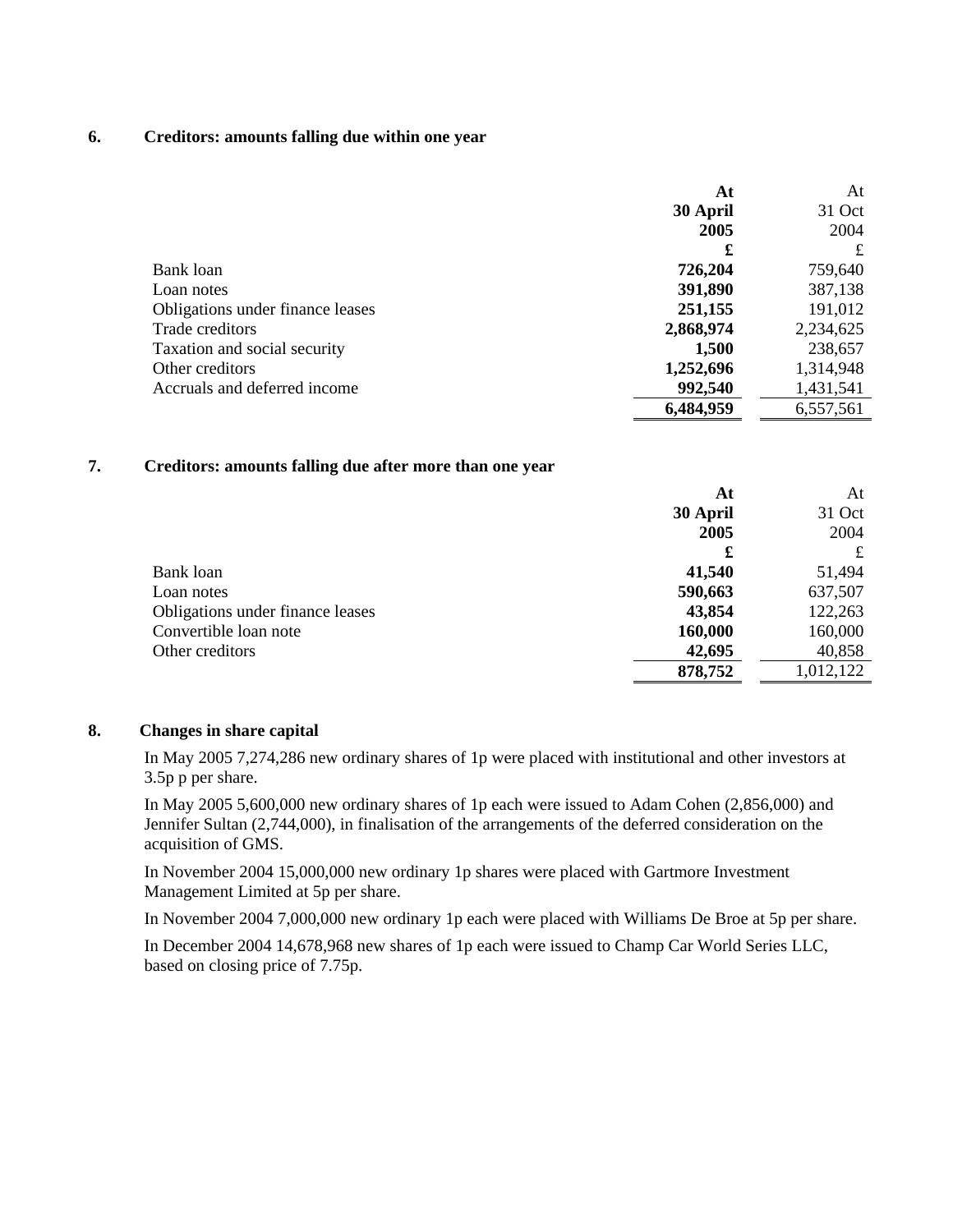## **9. Reconciliation of movement in shareholders' funds**

|                                                     | Six months<br>ended<br>30 April<br>2005<br>£ | Six months<br>ended<br>30 April<br>2004<br>$\pounds$ | Year<br>ended<br>31 Oct<br>2004<br>£ |
|-----------------------------------------------------|----------------------------------------------|------------------------------------------------------|--------------------------------------|
| Loss for the period                                 | (1,434,159)                                  | (710, 383)                                           | (5,405,621)                          |
| Issue of shares                                     | 366,790                                      | 2,723,465                                            | 2,718,966                            |
| Premium on issue of shares (net of issue)<br>costs) | 852,000                                      | 1,106,998                                            | 1,106,998                            |
| Currency translation difference                     | 89,712                                       | (36, 458)                                            | 3,063                                |
| Shares to be issued                                 |                                              |                                                      | (536, 640)                           |
| Net increase/(reduction) in shareholders'<br>funds  | (125, 657)                                   | 3,083,622                                            | (2,113,234)                          |
| Opening shareholders' funds                         | 115,806                                      | 2,229,040                                            | 2,229,040                            |
| Closing shareholders' funds                         | (9, 851)                                     | 5,312,662                                            | 115,806                              |

## **10. Reconciliation of operating loss to operating cashflows**

|                                            | Six months<br>ended<br>30 April<br>2005<br>£ | Six months<br>ended<br>30 April<br>2004<br>£ | Year<br>ended<br>31 Oct<br>2004<br>£ |
|--------------------------------------------|----------------------------------------------|----------------------------------------------|--------------------------------------|
| <b>Operating loss</b>                      | (1,453,664)                                  | (711,999)                                    | (5,352,990)                          |
| Impairment of intellectual property rights |                                              |                                              | 2,194,000                            |
| Depreciation                               | 63,031                                       | 52,673                                       | 152,013                              |
| Amortisation of goodwill on acquisition    | 297,489                                      | 213,593                                      | 510,702                              |
| Loss on disposal of fixed assets           |                                              |                                              | 803                                  |
| Increase in debtors                        | (359, 140)                                   | (790, 862)                                   | (478, 873)                           |
| (Decrease)/increase in creditors           | (102, 224)                                   | 85,161                                       | 875,955                              |
| Exchange adjustment                        | (3,403)                                      | (87,308)                                     | 11,035                               |
| Net cash outflow from operating activities | (1,557,911)                                  | (1, 238, 742)                                | (2,087,355)                          |

## **11. Analysis of cash flows for headings netted in the cash flow statement**

|                                                 | At       | At        |
|-------------------------------------------------|----------|-----------|
|                                                 | 30 April | 31 Oct    |
|                                                 | 2005     | 2004      |
|                                                 | £        |           |
| Returns on investments and servicing of finance |          |           |
| Interest paid                                   | 74,843   | 29,195    |
| Interest paid on finance leases                 | (12,169) | (66, 559) |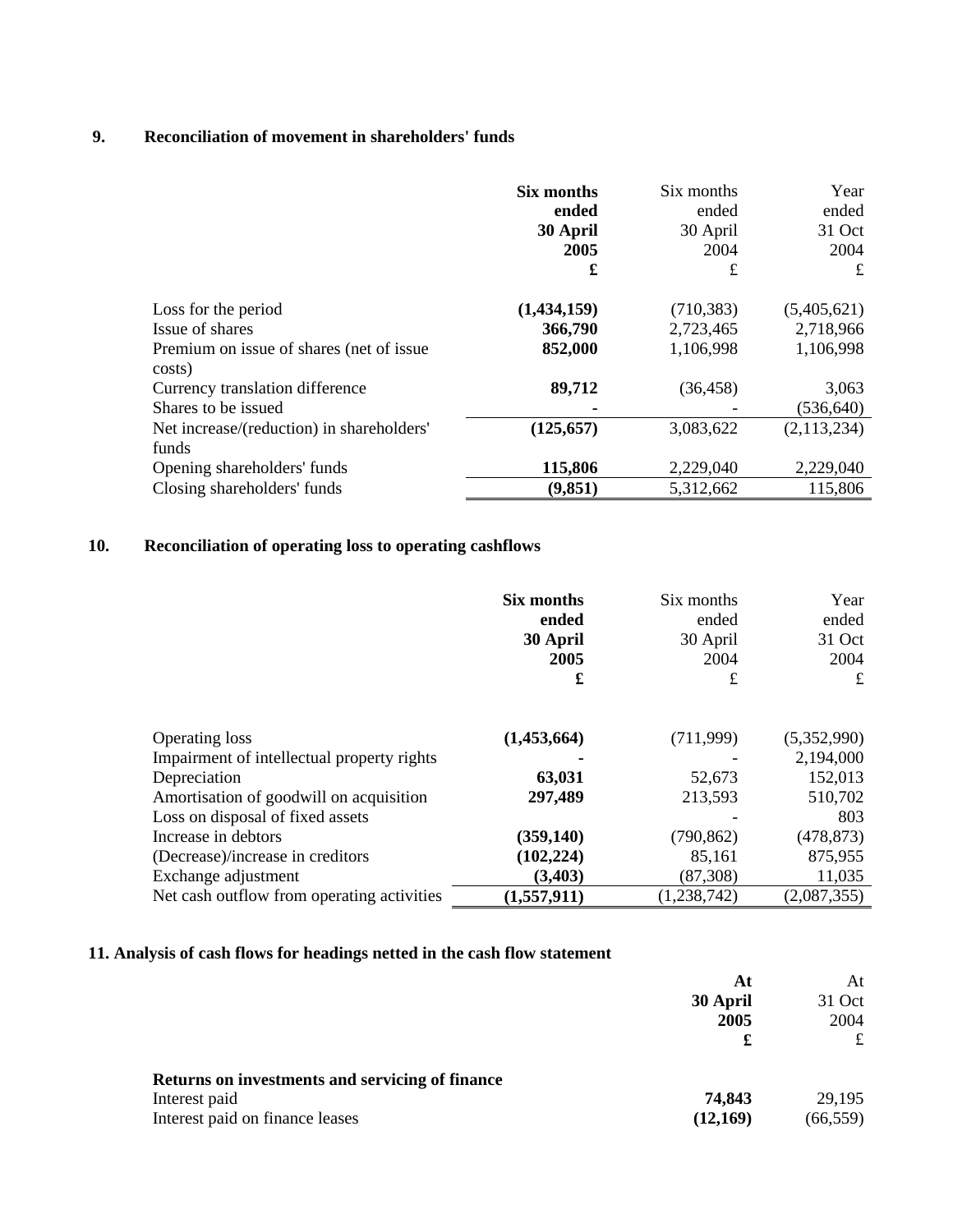| Interest received                            | (42, 669) | (14, 101)  |
|----------------------------------------------|-----------|------------|
|                                              | 20,005    | (51, 465)  |
| Capital expenditure and financial investment |           |            |
| Purchase of intangible assets                | (30, 647) | (73, 811)  |
| Purchase of tangible assets                  | (45, 605) | (59, 995)  |
|                                              | (76, 252) | (133,806)  |
| <b>Financing</b>                             |           |            |
| Capital element of finance lease payments    | (8,028)   | (63, 868)  |
| Repayment of bank loan                       | (16,744)  | (263,318)  |
| Repayment of loan notes                      |           | (129, 470) |
| Issue of ordinary share capital              | 1,218,789 | 2,660,702  |
| Issue of bank loan                           |           | 51,494     |
|                                              | 1,194,017 | 2,255,540  |

## **12. Reconciliation of net cash flow to movement in net (debt)/funds**

|                                                   | At            | At          |
|---------------------------------------------------|---------------|-------------|
|                                                   | 30 April      | 31 Oct      |
|                                                   | 2005          | 2004        |
|                                                   | £             | £           |
| Decrease in cash in the period                    | (420, 641)    | (160, 163)  |
| Loans and finance leases acquired with subsidiary |               | (2,551,366) |
| Repayment of loan notes                           |               | 129,470     |
| Repayment of bank loan                            | 16,744        | 263,318     |
| Repayment of finance leases                       | 8,028         | 63,868      |
| New bank loan                                     |               | (51, 924)   |
| Translation                                       | 78,976        | (2,850)     |
| Movement in debt in the period                    | (316, 893)    | (2,309,217) |
| Net (debt)/funds at start of period               | (1,884,894)   | 427,323     |
| Net (debt) at end of period                       | (2, 198, 787) | (1,884,894) |

## **13. Analysis of net (debt)/funds**

|                       | At 31<br>October 2004<br>£ | Cash flow<br>£ | Acquired<br>£ | Exchange<br>Movement<br>£ | At 30<br><b>April</b><br>2005<br>£ |
|-----------------------|----------------------------|----------------|---------------|---------------------------|------------------------------------|
| Cash at bank          | 427,160                    | (420, 641)     |               |                           | 6,519                              |
| Bank loan             | (811, 134)                 | 16,744         |               | 26,646                    | (767, 744)                         |
| Convertible loan note | (160,000)                  |                |               |                           | (160,000)                          |
| Finance leases        | (313, 275)                 | 8,028          |               | 10,238                    | (295,009)                          |
| Loan notes            | (1,024,645)                |                |               | 42,092                    | (982, 553)                         |
|                       | (1,881,894)                | (395, 869)     |               | 78,976                    | (2, 198, 787)                      |